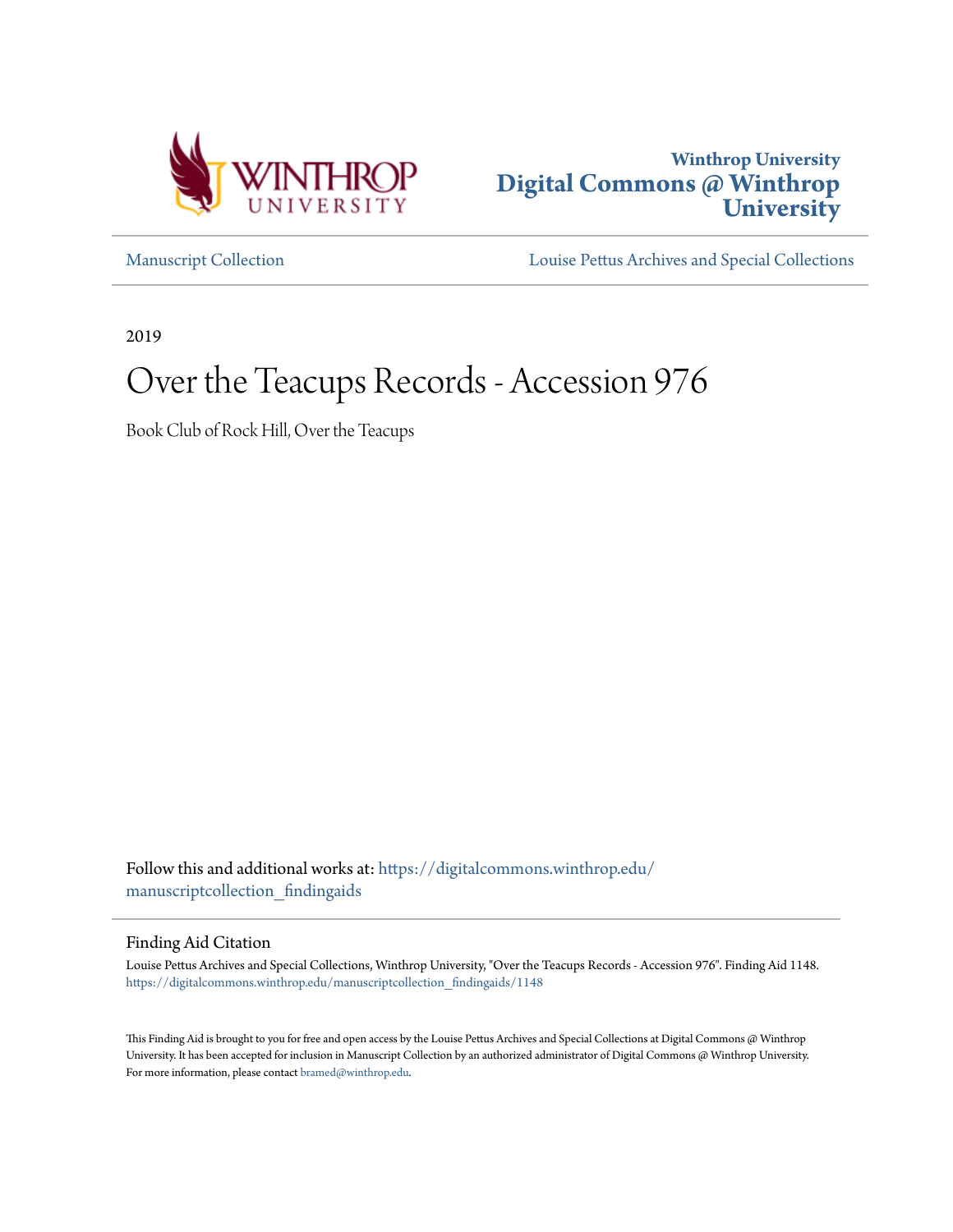# **WINTHROP UNIVERSITY LOUISE PETTUS ARCHIVES & SPECIAL COLLECTIONS**

**MANUSCRIPT COLLECTION**

## **ACCESSION 976**

## **OVER THE TEACUPS RECORDS**

3 Boxes, 12 Folders, & 1 Bound Volume

1903-1974, 1994, 1997, 2000-2017, nd

**CONTRACTO**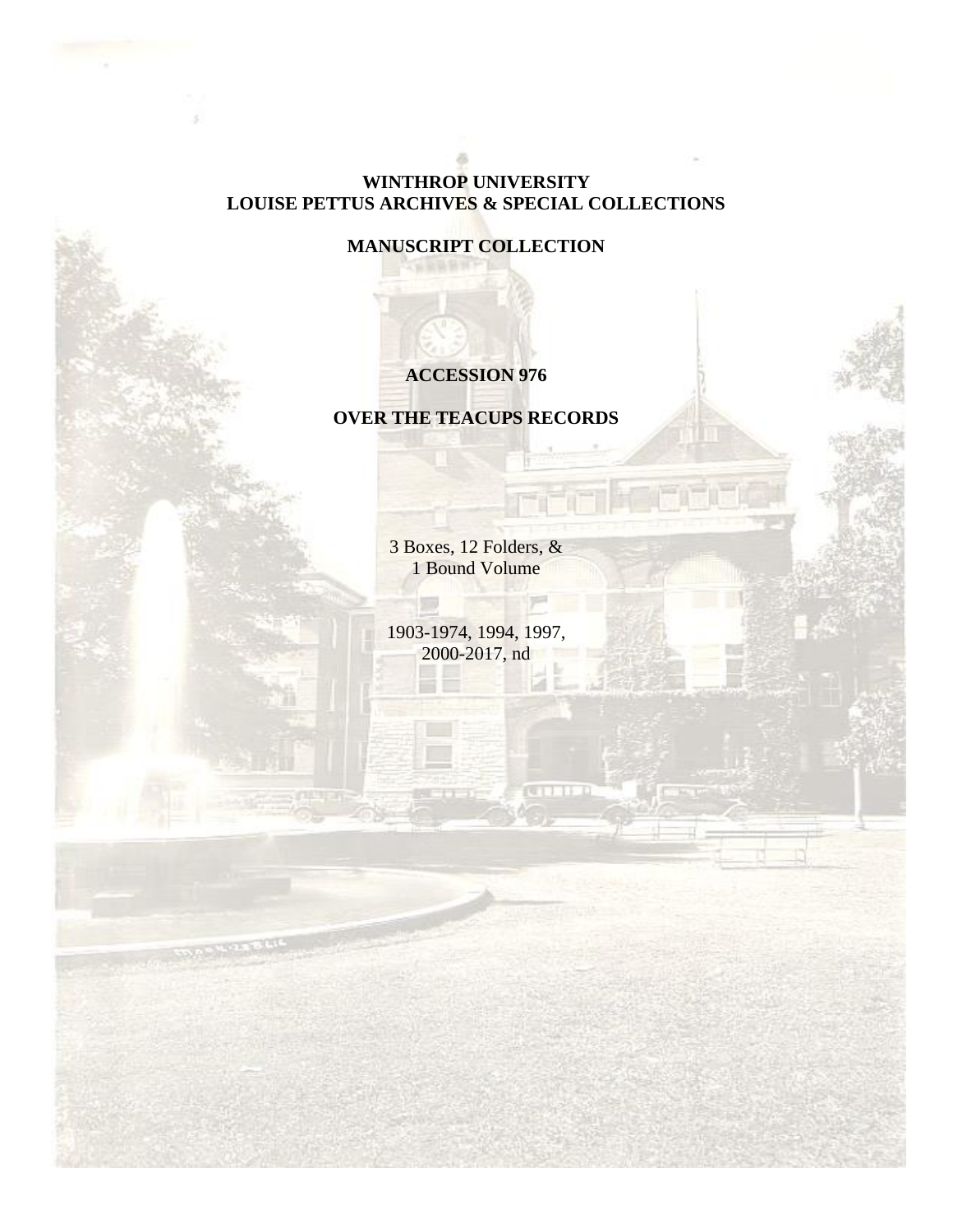## **WINTHROP UNIVERSITY LOUISE PETTUS ARCHIVES & SPECIAL COLLECTIONS**

### **MANUSCRIPT COLLECTION**

ACC. NO.: <u>976</u><br>ADDITIONS: \_\_\_\_\_\_, \_\_\_\_\_\_, \_\_\_\_\_\_\_, DATE: <u>April 25, 2003 & September 23, 2019</u> DATE: April 25, 2003 & September 23, 2019 NO. OF SECTIONS: 2

#### **OVER THE TEACUPS RECORDS**

**I**

The records of the literary club, Over the Teacups, were received from Mrs. J. Spratt White. An addition to the collection was made on September 22, 2014 by Peggy Fern. An addition was also received in 2017.

> Linear feet of shelf space occupied: .75 Approximate No. of pieces: 1500

Restrictions: Open to researchers under the rules and regulations of the Louise Pettus Archives & Special Collections at Winthrop University.

Literary Rights: For information concerning literary rights please contact the Louise Pettus Archives & Special Collections at Winthrop University.

Scope and Content: **Over The Teacups is a literary society formed in Rock Hill, SC in 1897 with the purpose to be for the "literary improvement and social intercourse of the members." The collection contains the constitution and bylaws, minutes and other related records, correspondence, yearbooks, a guest log of the centennial anniversary, and a scrapbook of the centennial anniversary tea.**